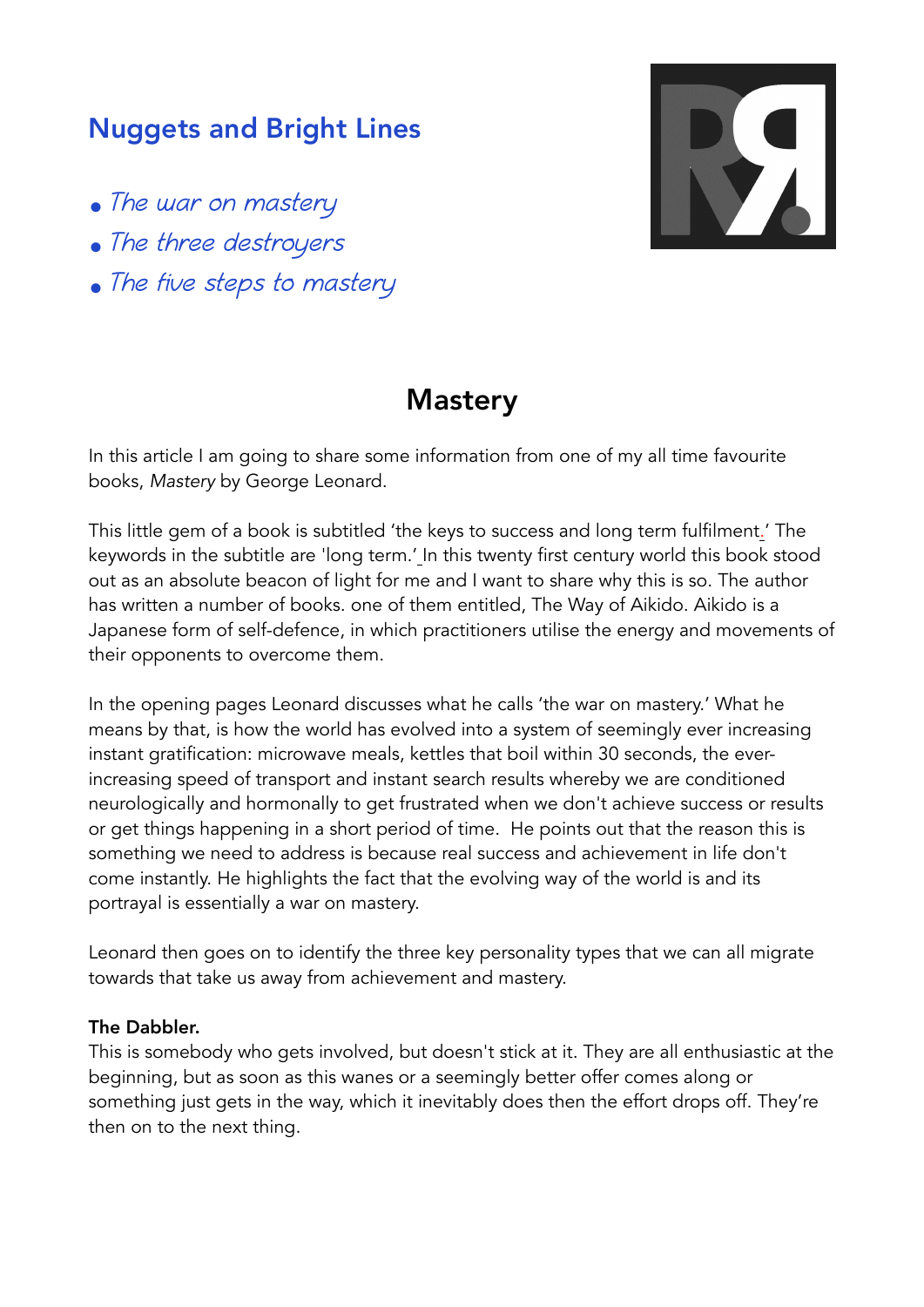### The Obsessive.

This is the person who jumps in and is totally enthusiastic, stays behind, goes the extra mile, buys all the kit and wants to know every detail. They appear almost totally obsessed by their subject. Then once, the process of practice needs to be the focus the subject loses its appeal because they haven't got that same falling in love feeling, that wow, that brand new factor. Then they are on to the next thing and projecting their obsession on to something else.

## The Hacker.

At least The Hacker stays on the path albeit without a focus. The hacker is somebody who's happy to turn up most of the time although certainly not every time. They aren't really that bothered about achieving results, but perhaps, enjoy the company, and the social aspects. They have learned to accept the comfort of what it is they're doing. They're not pushing themselves. They're actually just chipping away without the focus that Leonard talks about.

Leonard talks about the process of mastery as a mysterious process that is at first difficult. He describes the challenges we encounter when we first get into something and try something new. He discusses the embarrassed feelings of inability when we can't coordinate and do something that look so easy and yet seems so difficult. He talks about the slow progression as things seem to be getting a little easier and then the onset of it becoming a pleasurable process when through practice, we get better and better at it.

He goes on to talk about the five key processes of mastery.

## 1. Instruction

Leonard advises strongly to get the very best instruction possible, whether that' be through the written word, audio, video or a mentor or coach. Best of all in Leonard's view is acquiring a great mentor.

## 2. Practice

Next he turns to the practice itself. This is essentially, turning up day after day, week after week and month after month and just doing the practice purposefully. He talks eloquently about f*alling in love with the process.* He describes living on the plateau where you practice, practice, practice. What for? For practices sake. Eventually, that process of loving the plateau, of practicing for practices sake, embeds those skills, those neurones and pathways creating the neuromuscular changes that occur in our bodies as we develop the new skill.

## 3. Surrender

This is surrendering to the process. It is living as if the goal you are obsessed by is secondary to the surrendering to the process of practice. This is the state where the levels of anxiety are replaced by the tranquility of being in the moment knowing deep down in your heart that surrendering to the process is where it's at.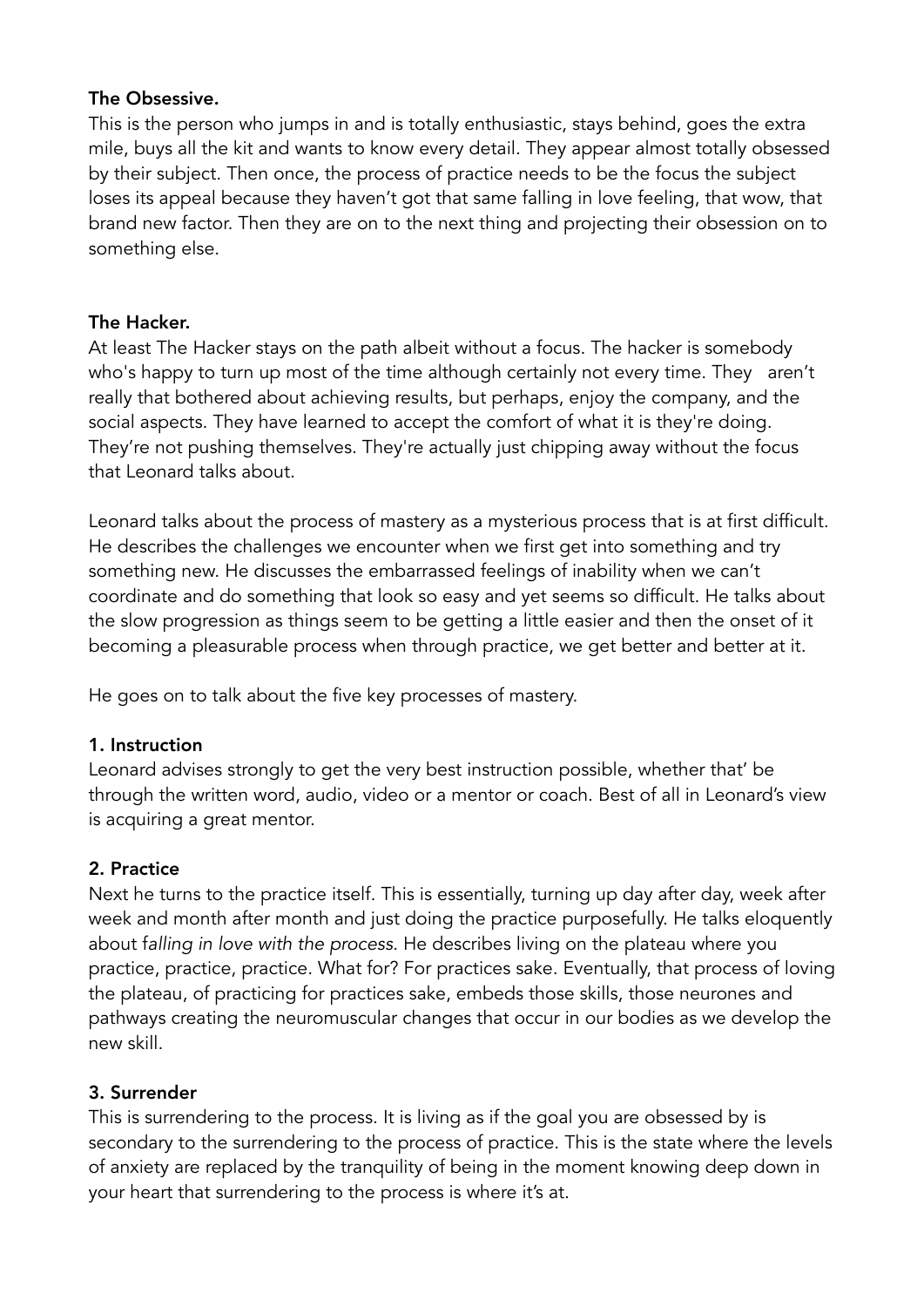#### 4. Intentionality

When Leonard talks about intentionality he talks about the balance between knowing what it is you want and where you want to be but at the same time, not allowing that thought process to destroy the process of the practice. He describes it as rather than seeing your vision as a goal or demand see it as an intentionality.

For example when we get up in the morning, we have an intentionality to actually have achieved something by the end of the day, at the same time, we have that balance, whereby we allow ourselves to go through the process of the day.

He talks about doing this in, for example, that 120 minutes practice session that you have every day. So, the intention in the practice session is:

'I'm going to take steps towards being able to land the ball every time in the second 6 yard box from the corner flag in an out swinging corner.'

The practice is to do, for example, one hundred repetitions with this intention in mind in a calm, relaxed and focussed way.

### 5. The Edge

Here Leonard talks about what he calls the edge, that point, as Jordan Peterson so aptly puts it, between order and chaos. Order is when you can do something. You've mastered it. You've got it sorted. Just a little bit further on, is the chaos, where you can't control things. You're under pressure. It seems beyond you. In sport this is where you are out of your comfort zone, fully engaged but not winning.

Some of the great coaches talk about aiming for that incremental improvement, whereby you stretch yourself to that four percent beyond your current level. Practicing on the edge, is just there: in that four percent zone beyond your ability. It stretches you enough, but just allows you to start to hit that little bit of success without creating excess anxiety. It's the purposeful practice sweet spot.

So, there we have the five steps, the great instruction, the practice itself, the surrender to the practice, the intentionality and the edge. Leonard talks about taking some tools on the journey with you, which I'll let you find out about those for yourself in the book. I can't recommend this book enough. You could read it in a day. It will change the way that you see life, if it hits you the same way that it hit me.

For me, one of the big things in developing players is how we can teach the game in the most effective way. When I was going through the fundamental coach education, we talked about practice, practice, practice. More recently there has been a change in emphasis to allowing the game itself to be the teacher.

I'm going to stick my neck on the line here. Undoubtedly the game will teach because being involved in and experiencing it will expose participants to such things. However, if